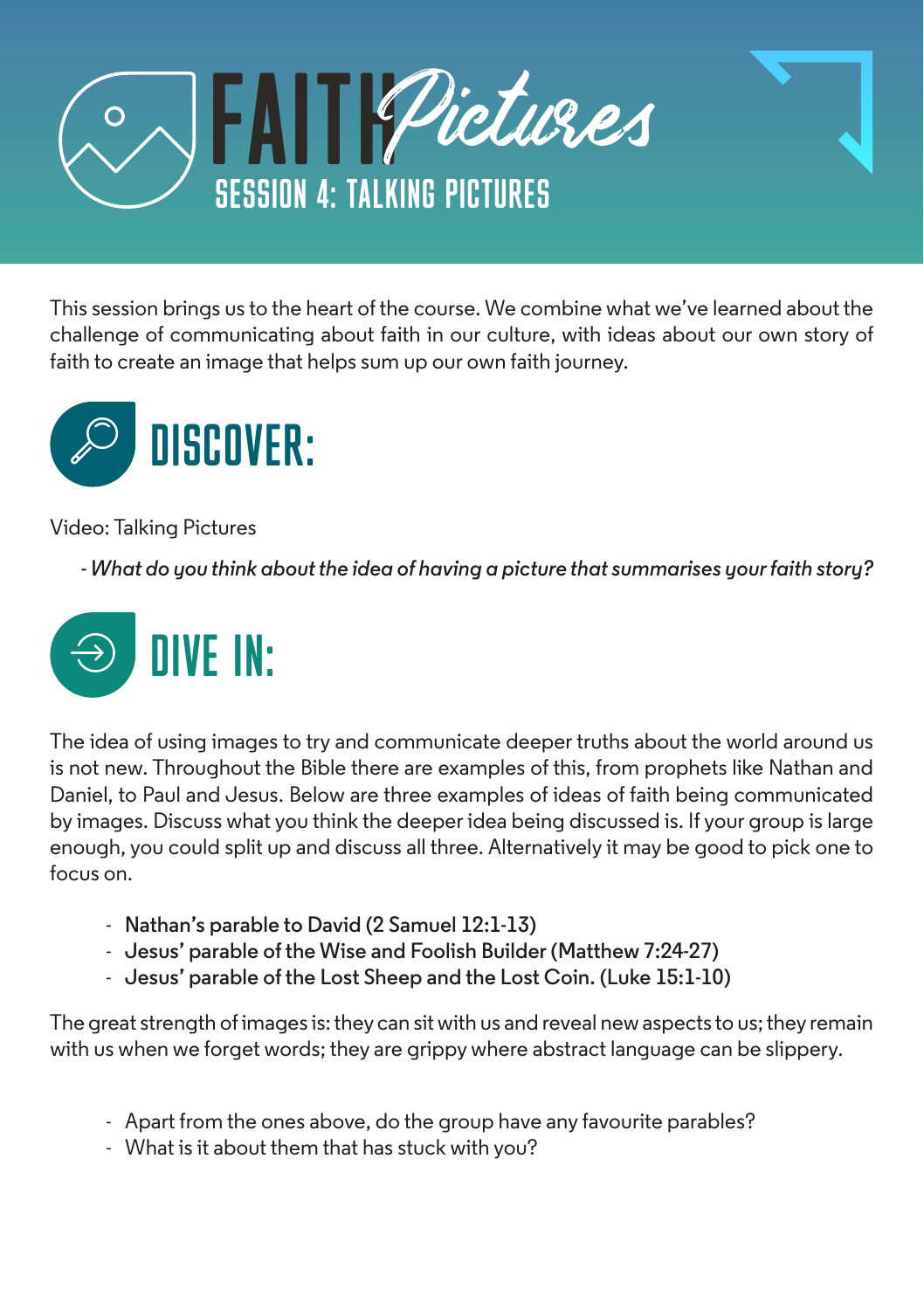When we start to think about our own story of faith, and an image that might represent it, we might feel the pressure to come up with something profound and timeless, but that is not the case. Our image of faith only needs to be two things:

- 1. True to our story.
- 2. Easily graspable.

Give the group plenty of time to reflect on this, first individually and then together. First have everyone think back to last week and the timeline of their faith that they made and have (hopefully) reflected on this week. If they have it with them, even better.

- Have everyone look over their own timeline for a few minutes, and think about an image that would encapsulate their story. Have them make a note of it, and why they have chosen it.
- Once they are ready, have everyone share their picture with another person in the room. They don't need to explain it at this point, just tell what their picture is.
- Once everyone has shared their image (but NOT why), come back together as a group and anyone who is comfortable can share what their image is with the wider group. If you do this, it would be good to ask everyone what impression they get from the image.
- IMPORTANT: the aim at this point is NOT to critique the image, or offer suggestions on improving it, simply to gather impressions.



- For the next activity you will need a large piece of paper, or a whiteboard or flipchart.
- Go around the group and get everyone to simply say what their faith picture is, and make a note of them together.
- When you look at them all together, is there a common theme or do they seem very different? It doesn't matter if there is or isn't; what is important is seeing the diversity of stories and pictures across the group.
- What does the diversity or similarity of images mean? Are you all very similar, or do you have wildly different experiences?
- Have everyone choose someone they haven't previously spoken to, and get them to share their picture with that person, and why they have chosen that image. Make sure that everyone simply listens to the other person, rather than asking questions. Sharing your story of faith can feel very vulnerable, and people need to have a positive experience of this.

At Church Army we think pictures are powerful, and we'd love to hear what yours are. Why not get in touch via Twitter or Instagram **@churcharmy** to tell us about your Faith Picture.